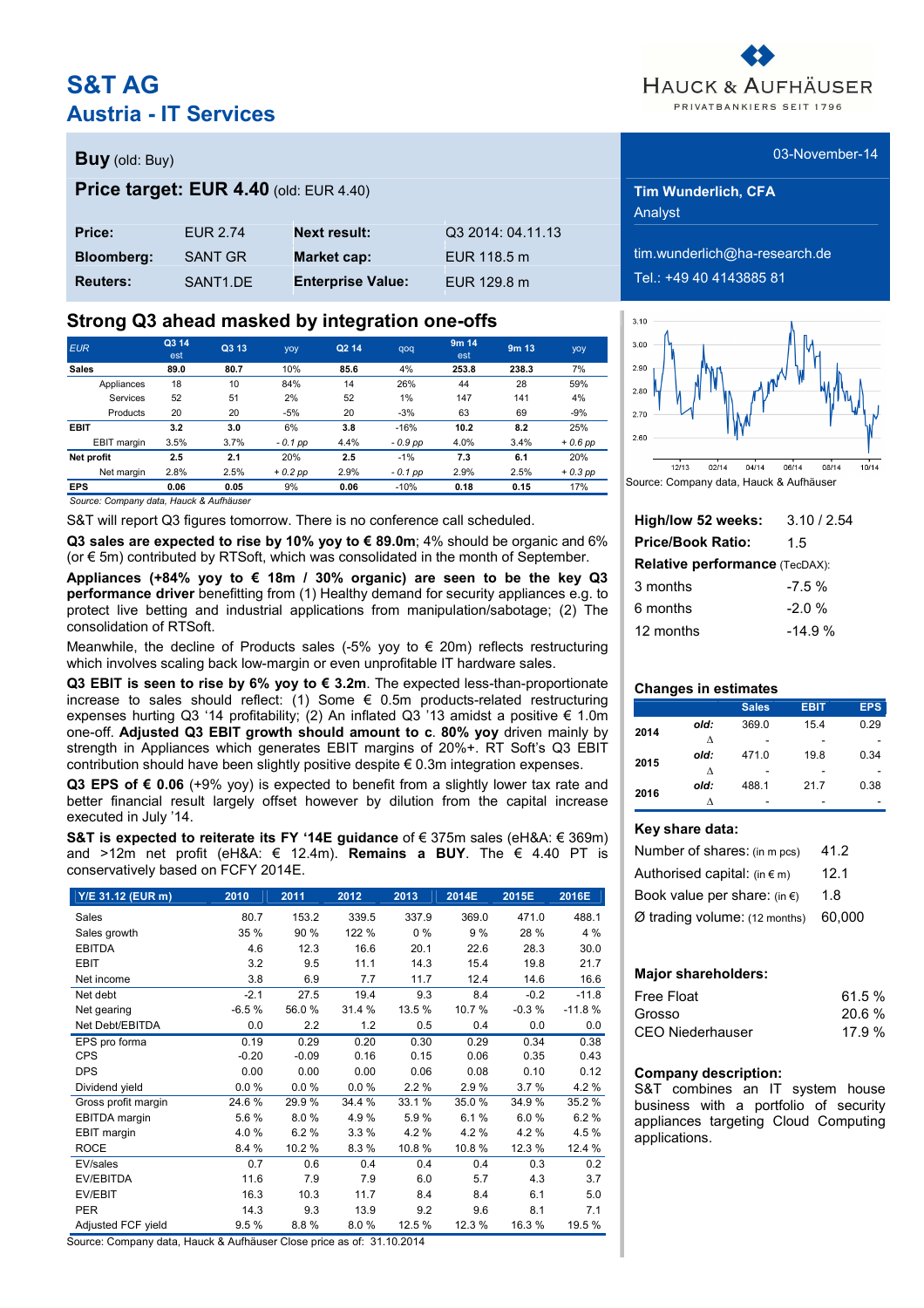# **Financials**

| Profit and loss (EUR m)                                 | 2010   | 2011   | 2012   | 2013    | 2014E  | 2015E  | 2016E  |
|---------------------------------------------------------|--------|--------|--------|---------|--------|--------|--------|
| <b>Net sales</b>                                        | 80.7   | 153.2  | 339.5  | 337.9   | 369.0  | 471.0  | 488.1  |
| Sales growth                                            | 34.8%  | 89.9%  | 121.5% | $-0.5%$ | 9.2%   | 27.6%  | 3.6%   |
| Increase/decrease in finished goods and work-in-process | 0.3    | 0.7    | 0.3    | 0.9     | 0.9    | 0.9    | 0.9    |
| <b>Total sales</b>                                      | 81.1   | 153.9  | 339.8  | 338.8   | 369.9  | 471.9  | 489.0  |
| Other operating income                                  | 0.3    | 5.2    | 6.4    | 6.7     | 3.6    | 3.8    | 4.0    |
| Material expenses                                       | 61.1   | 108.0  | 222.9  | 226.7   | 240.5  | 307.0  | 317.0  |
| Personnel expenses                                      | 8.1    | 23.4   | 71.9   | 66.2    | 76.2   | 96.8   | 102.0  |
| Other operating expenses                                | 7.6    | 15.6   | 34.9   | 32.5    | 34.2   | 43.6   | 44.0   |
| Total operating expenses                                | 76.5   | 141.7  | 323.3  | 318.7   | 347.3  | 443.6  | 459.0  |
| <b>EBITDA</b>                                           | 4.6    | 12.3   | 16.6   | 20.1    | 22.6   | 28.3   | 30.0   |
| Depreciation                                            | 0.3    | 1.1    | 2.7    | 2.3     | 3.5    | 3.9    | 4.3    |
| <b>EBITA</b>                                            | 4.2    | 11.1   | 13.8   | 17.8    | 19.1   | 24.4   | 25.7   |
| Amortisation of goodwill                                | 0.0    | 0.0    | 0.0    | 0.0     | 0.0    | 0.0    | 0.0    |
| Amortisation of intangible assets                       | 1.0    | 1.6    | 2.7    | 3.5     | 3.3    | 4.6    | 4.0    |
| Impairment charges                                      | 0.0    | 0.0    | 0.0    | 0.0     | 0.0    | 0.0    | 0.0    |
| <b>EBIT</b>                                             | 3.2    | 9.5    | 11.1   | 14.3    | 15.4   | 19.8   | 21.7   |
| Interest income                                         | 0.0    | 0.3    | 0.6    | 0.5     | 1.1    | 1.3    | 1.6    |
| Interest expenses                                       | 0.4    | 1.3    | 2.0    | 2.7     | 2.0    | 2.1    | 2.1    |
| Other financial result                                  | 0.0    | 0.0    | 0.0    | 0.0     | 0.0    | $-0.2$ | $-0.2$ |
| <b>Financial result</b>                                 | $-0.4$ | $-1.0$ | $-1.4$ | $-2.2$  | $-0.8$ | $-1.0$ | $-0.7$ |
| Recurring pretax income from continuing operations      | 2.8    | 8.5    | 9.8    | 12.1    | 14.6   | 18.8   | 21.0   |
| Extraordinary income/loss                               | 0.0    | 0.0    | 0.0    | 0.0     | 0.0    | 0.0    | 0.0    |
| <b>Earnings before taxes</b>                            | 2.8    | 8.5    | 9.8    | 12.1    | 14.6   | 18.8   | 21.0   |
| Taxes                                                   | $-1.2$ | 0.3    | 0.3    | 0.1     | 1.5    | 1.9    | 2.1    |
| Net income from continuing operations                   | 4.0    | 8.2    | 9.4    | 11.9    | 13.1   | 16.9   | 18.9   |
| Result from discontinued operations (net of tax)        | 0.0    | 0.0    | 0.0    | 0.0     | 0.0    | 0.0    | 0.0    |
| <b>Net income</b>                                       | 4.0    | 8.2    | 9.4    | 11.9    | 13.1   | 16.9   | 18.9   |
| Minority interest                                       | 0.3    | 1.3    | 1.7    | 0.2     | 0.7    | 2.3    | 2.3    |
| Net income (net of minority interest)                   | 3.8    | 6.9    | 7.7    | 11.7    | 12.4   | 14.6   | 16.6   |
| Average number of shares                                | 19.6   | 23.5   | 28.3   | 39.2    | 41.2   | 43.3   | 43.3   |
| <b>EPS</b> reported                                     | 0.19   | 0.29   | 0.27   | 0.30    | 0.30   | 0.34   | 0.38   |

| <b>Profit and loss (common size)</b>                    | 2010     | 2011    | 2012    | 2013    | 2014E   | 2015E   | 2016E   |
|---------------------------------------------------------|----------|---------|---------|---------|---------|---------|---------|
| <b>Net sales</b>                                        | 100.0%   | 100.0%  | 100.0%  | 100.0%  | 100.0%  | 100.0%  | 100.0%  |
| Increase/decrease in finished goods and work-in-process | 0.4%     | 0.5%    | 0.1%    | 0.3%    | 0.2%    | 0.2%    | 0.2%    |
| <b>Total sales</b>                                      | 100.4%   | 100.5%  | 100.1%  | 100.3%  | 100.2%  | 100.2%  | 100.2%  |
| Other operating income                                  | 0.3%     | 3.4%    | 1.9%    | 2.0%    | 1.0%    | 0.8%    | 0.8%    |
| Material expenses                                       | 75.7%    | 70.5%   | 65.6%   | 67.1%   | 65.2%   | 65.2%   | 64.9%   |
| Personnel expenses                                      | 10.0%    | 15.3 %  | 21.2%   | 19.6 %  | 20.7%   | 20.6%   | 20.9%   |
| Other operating expenses                                | 9.5%     | 10.2 %  | 10.3%   | 9.6%    | 9.3%    | 9.3%    | 9.0%    |
| Total operating expenses                                | 94.8%    | 92.5 %  | 95.2%   | 94.3%   | 94.1%   | 94.2%   | 94.0%   |
| <b>EBITDA</b>                                           | 5.6 %    | 8.0%    | 4.9%    | 5.9%    | 6.1%    | 6.0%    | 6.2%    |
| Depreciation                                            | 0.4%     | 0.7%    | 0.8%    | 0.7%    | 0.9%    | 0.8%    | 0.9%    |
| <b>EBITA</b>                                            | 5.2%     | 7.2%    | 4.1%    | 5.3 %   | 5.2%    | 5.2%    | 5.3%    |
| Amortisation of goodwill                                | 0.0%     | 0.0%    | 0.0%    | 0.0%    | 0.0%    | 0.0%    | 0.0%    |
| Amortisation of intangible assets                       | 1.2%     | 1.1%    | 0.8%    | 1.0%    | 0.9%    | 1.0%    | 0.8%    |
| Impairment charges                                      | 0.0%     | 0.0%    | 0.0%    | 0.0%    | 0.0%    | 0.0%    | 0.0%    |
| <b>EBIT</b>                                             | 4.0%     | 6.2%    | 3.3%    | 4.2%    | 4.2%    | 4.2 %   | 4.5 %   |
| Interest income                                         | 0.0%     | 0.2%    | 0.2%    | 0.1%    | 0.3%    | 0.3%    | 0.3%    |
| Interest expenses                                       | 0.5%     | 0.8%    | 0.6%    | 0.8%    | 0.5%    | 0.4%    | 0.4%    |
| Other financial result                                  | 0.0%     | 0.0%    | 0.0%    | 0.0%    | 0.0%    | 0.0%    | 0.0%    |
| <b>Financial result</b>                                 | $-0.5%$  | $-0.7%$ | $-0.4%$ | $-0.7%$ | $-0.2%$ | $-0.2%$ | $-0.1%$ |
| Recurring pretax income from continuing operations      | 3.5%     | 5.5%    | 2.9%    | 3.6%    | 3.9%    | 4.0%    | 4.3%    |
| Extraordinary income/loss                               | 0.0%     | 0.0%    | 0.0%    | 0.0%    | 0.0%    | 0.0%    | 0.0%    |
| <b>Earnings before taxes</b>                            | 3.5%     | 5.5%    | 2.9%    | 3.6%    | 3.9%    | 4.0%    | 4.3 %   |
| Tax rate                                                | $-42.7%$ | 3.4%    | 3.4%    | 1.1%    | 10.0%   | 10.0%   | 10.0%   |
| Net income from continuing operations                   | 5.0%     | 5.3%    | 2.8%    | 3.5%    | 3.6%    | 3.6%    | 3.9%    |
| Income from discontinued operations (net of tax)        | 0.0%     | 0.0%    | 0.0%    | 0.0%    | 0.0%    | 0.0%    | 0.0%    |
| <b>Net income</b>                                       | 5.0%     | 5.3%    | 2.8%    | 3.5%    | 3.6%    | 3.6%    | 3.9%    |
| Minority interest                                       | 0.3%     | 0.8%    | 0.5%    | 0.1%    | 0.2%    | 0.5%    | 0.5%    |
| Net income (net of minority interest)                   | 4.7%     | 4.5%    | 2.3%    | 3.5%    | 3.4%    | 3.1%    | 3.4%    |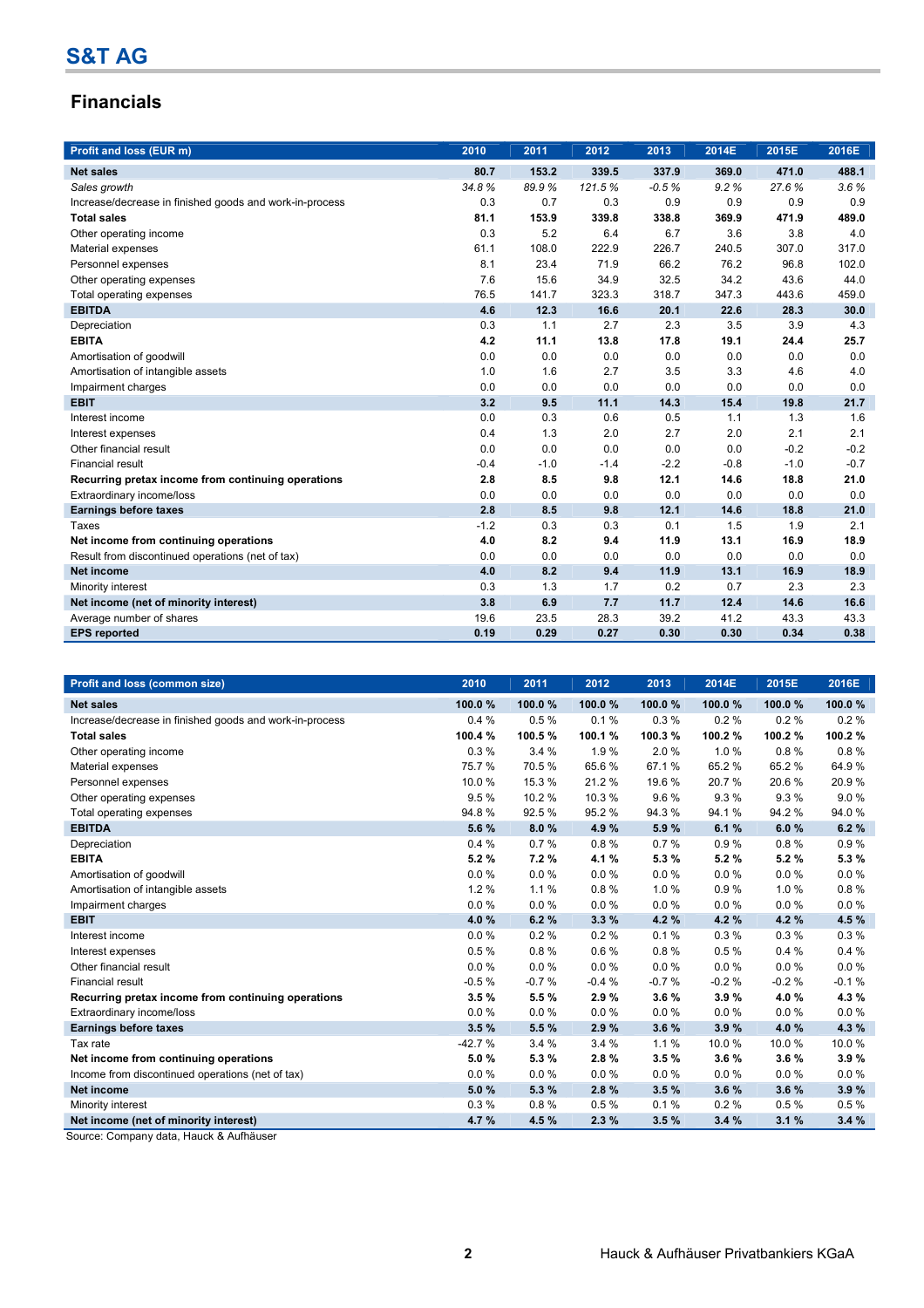# **S&T AG**

| <b>Balance sheet (EUR m)</b>                              | 2010 | 2011  | 2012  | 2013  | 2014E | 2015E | 2016E |
|-----------------------------------------------------------|------|-------|-------|-------|-------|-------|-------|
| Intangible assets                                         | 20.6 | 40.9  | 39.7  | 44.8  | 49.8  | 48.3  | 47.4  |
| Property, plant and equipment                             | 2.7  | 11.1  | 9.9   | 9.0   | 9.9   | 11.6  | 13.1  |
| <b>Financial assets</b>                                   | 0.1  | 4.4   | 3.8   | 2.8   | 5.3   | 5.3   | 5.3   |
| <b>FIXED ASSETS</b>                                       | 23.4 | 56.4  | 53.4  | 56.5  | 64.9  | 65.1  | 65.8  |
| Inventories                                               | 13.2 | 20.6  | 23.4  | 22.7  | 25.4  | 27.1  | 28.1  |
| Accounts receivable                                       | 8.9  | 85.0  | 81.9  | 71.6  | 80.9  | 87.7  | 90.9  |
| Other current assets                                      | 1.2  | 25.9  | 15.4  | 15.2  | 15.8  | 16.2  | 16.6  |
| Liquid assets                                             | 15.2 | 29.9  | 29.9  | 42.9  | 47.9  | 56.5  | 68.1  |
| Deferred taxes                                            | 2.9  | 9.2   | 9.9   | 11.1  | 11.1  | 11.1  | 11.1  |
| Deferred charges and prepaid expenses                     | 0.0  | 0.0   | 0.0   | 0.0   | 0.0   | 0.0   | 0.0   |
| <b>CURRENT ASSETS</b>                                     | 41.4 | 170.6 | 160.5 | 163.6 | 181.1 | 198.7 | 214.8 |
| <b>TOTAL ASSETS</b>                                       | 64.8 | 227.0 | 214.0 | 220.1 | 246.1 | 263.8 | 280.6 |
| <b>SHAREHOLDERS EQUITY</b>                                | 32.8 | 49.2  | 61.8  | 69.2  | 78.5  | 88.7  | 99.9  |
| <b>MINORITY INTEREST</b>                                  | 0.6  | 5.4   | 2.2   | 2.1   | 13.3  | 15.6  | 17.9  |
| Long-term debt                                            | 9.9  | 23.3  | 11.5  | 23.9  | 27.9  | 27.9  | 27.9  |
| Provisions for pensions and similar obligations           | 1.2  | 5.4   | 3.0   | 2.9   | 3.0   | 3.0   | 3.0   |
| Other provisions                                          | 2.7  | 18.4  | 17.2  | 3.9   | 4.1   | 4.2   | 4.4   |
| <b>Non-current liabilities</b>                            | 13.8 | 47.0  | 31.7  | 30.7  | 35.0  | 35.2  | 35.3  |
| short-term liabilities to banks                           | 3.1  | 34.2  | 37.8  | 28.4  | 28.4  | 28.4  | 28.4  |
| Accounts payable                                          | 11.3 | 60.6  | 53.7  | 46.6  | 46.5  | 50.3  | 52.2  |
| Advance payments received on orders                       | 0.0  | 0.0   | 0.0   | 0.0   | 0.0   | 0.0   | 0.0   |
| Other liabilities (incl. from lease and rental contracts) | 3.3  | 29.4  | 25.6  | 41.8  | 43.0  | 44.3  | 45.7  |
| Deferred taxes                                            | 0.0  | 1.4   | 1.2   | 1.4   | 1.4   | 1.4   | 1.4   |
| Deferred income                                           | 0.0  | 0.0   | 0.0   | 0.0   | 0.0   | 0.0   | 0.0   |
| <b>Current liabilities</b>                                | 17.7 | 125.5 | 118.3 | 118.1 | 119.3 | 124.4 | 127.5 |
| <b>TOTAL LIABILITIES AND SHAREHOLDERS EQUITY</b>          | 64.8 | 227.0 | 214.0 | 220.1 | 246.1 | 263.8 | 280.6 |

| <b>Balance sheet (common size)</b>                        | 2010     | 2011     | 2012    | 2013   | 2014E    | 2015E  | 2016E   |
|-----------------------------------------------------------|----------|----------|---------|--------|----------|--------|---------|
| Intangible assets                                         | 31.8%    | 18.0%    | 18.6%   | 20.3%  | 20.2%    | 18.3%  | 16.9%   |
| Property, plant and equipment                             | 4.2%     | 4.9%     | 4.6%    | 4.1%   | 4.0%     | 4.4 %  | 4.7%    |
| <b>Financial assets</b>                                   | 0.1%     | 2.0%     | 1.8%    | 1.3%   | 2.1%     | 2.0%   | 1.9%    |
| <b>FIXED ASSETS</b>                                       | 36.2%    | 24.9 %   | 25.0%   | 25.7%  | 26.4 %   | 24.7%  | 23.5%   |
| Inventories                                               | 20.4 %   | 9.1%     | 10.9%   | 10.3%  | 10.3%    | 10.3%  | 10.0%   |
| Accounts receivable                                       | 13.8%    | 37.5 %   | 38.3 %  | 32.6%  | 32.9%    | 33.3 % | 32.4 %  |
| Other current assets                                      | 1.8%     | 11.4 %   | 7.2%    | 6.9%   | 6.4 %    | 6.1%   | 5.9%    |
| Liquid assets                                             | 23.4 %   | 13.2 %   | 14.0 %  | 19.5 % | 19.5%    | 21.4 % | 24.3%   |
| Deferred taxes                                            | 4.4%     | 4.0%     | 4.6 %   | 5.1%   | 4.5 %    | 4.2%   | 4.0%    |
| Deferred charges and prepaid expenses                     | $0.0 \%$ | $0.0\%$  | 0.0%    | 0.0%   | 0.0%     | 0.0%   | 0.0%    |
| <b>CURRENT ASSETS</b>                                     | 63.8%    | 75.1%    | 75.0%   | 74.3%  | 73.6%    | 75.3 % | 76.5%   |
| <b>TOTAL ASSETS</b>                                       | 100.0%   | 100.0%   | 100.0%  | 100.0% | 100.0%   | 100.0% | 100.0 % |
| <b>SHAREHOLDERS EQUITY</b>                                | 50.6%    | 21.7%    | 28.9%   | 31.4 % | 31.9%    | 33.6 % | 35.6%   |
| <b>MINORITY INTEREST</b>                                  | 0.9%     | 2.4%     | 1.0%    | 0.9%   | 5.4 %    | 5.9%   | 6.4%    |
| Long-term debt                                            | 15.3 %   | 10.2%    | 5.4 %   | 10.9%  | 11.3 %   | 10.6%  | 9.9%    |
| Provisions for pensions and similar obligations           | 1.8%     | 2.4%     | 1.4%    | 1.3%   | 1.2%     | 1.1%   | 1.1%    |
| Other provisions                                          | 4.2%     | 8.1%     | 8.0%    | 1.8%   | 1.7%     | 1.6%   | 1.6%    |
| <b>Non-current liabilities</b>                            | 21.2%    | 20.7%    | 14.8%   | 14.0%  | 14.2 %   | 13.3 % | 12.6 %  |
| short-term liabilities to banks                           | 4.8%     | 15.1%    | 17.7 %  | 12.9%  | 11.5 %   | 10.8%  | 10.1%   |
| Accounts payable                                          | 17.4 %   | 26.7%    | 25.1%   | 21.2%  | 18.9%    | 19.1 % | 18.6%   |
| Advance payments received on orders                       | 0.0%     | $0.0\%$  | 0.0%    | 0.0%   | 0.0%     | 0.0%   | 0.0%    |
| Other liabilities (incl. from lease and rental contracts) | 5.0%     | 12.9%    | 11.9%   | 19.0 % | 17.5%    | 16.8%  | 16.3%   |
| Deferred taxes                                            | 0.0%     | 0.6%     | 0.6%    | 0.6%   | 0.6%     | 0.5%   | 0.5%    |
| Deferred income                                           | $0.0 \%$ | $0.0 \%$ | 0.0%    | 0.0%   | $0.0 \%$ | 0.0%   | 0.0%    |
| <b>Current liabilities</b>                                | 27.3%    | 55.3 %   | 55.3 %  | 53.7%  | 48.5%    | 47.2%  | 45.4 %  |
| TOTAL LIABILITIES AND SHAREHOLDERS EQUITY                 | 100.0%   | 100.0%   | 100.0 % | 100.0% | 100.0%   | 100.0% | 100.0%  |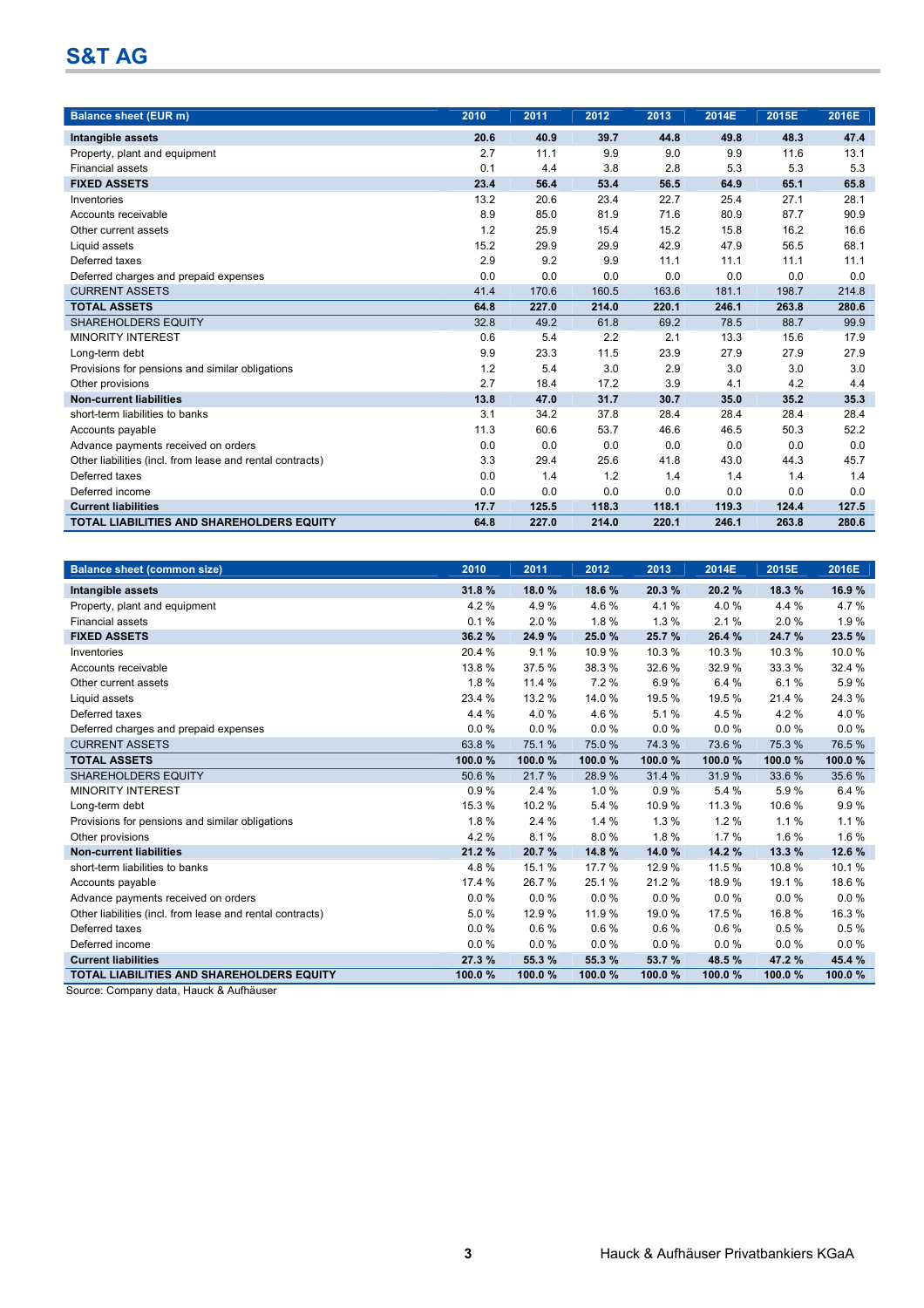# **S&T AG**

| Cash flow statement (EUR m)                                               | 2010   | 2011    | 2012    | 2013    | 2014E   | 2015E  | 2016E  |
|---------------------------------------------------------------------------|--------|---------|---------|---------|---------|--------|--------|
| Net profit/loss                                                           | 4.0    | 8.2     | 9.4     | 11.9    | 13.1    | 16.9   | 18.9   |
| Depreciation of fixed assets (incl. leases)                               | 0.3    | 1.1     | 2.7     | 2.3     | 3.5     | 3.9    | 4.3    |
| Amortisation of goodwill                                                  | 0.0    | 0.0     | 0.0     | 0.0     | 0.0     | 0.0    | 0.0    |
| Amortisation of intangible assets                                         | 1.0    | 1.6     | 2.7     | 3.5     | 3.3     | 4.6    | 4.0    |
| Others                                                                    | 0.3    | $-8.1$  | 2.3     | $-10.6$ | 0.1     | 0.0    | 0.0    |
| Cash flow from operations before changes in w/c                           | 5.6    | 2.8     | 17.2    | 7.2     | 19.9    | 25.5   | 27.2   |
| Increase/decrease in inventory                                            | $-4.6$ | $-0.1$  | $-2.8$  | 0.7     | $-2.8$  | $-1.6$ | $-1.0$ |
| Increase/decrease in accounts receivable                                  | $-2.6$ | $-17.6$ | 3.1     | 10.3    | $-9.2$  | $-6.9$ | $-3.2$ |
| Increase/decrease in accounts payable                                     | $-2.1$ | 15.3    | $-6.9$  | $-7.1$  | $-0.1$  | 3.8    | 1.8    |
| Increase/decrease in other working capital positions                      | 0.1    | 0.0     | 0.0     | 0.0     | 0.0     | 0.0    | 0.0    |
| Increase/decrease in working capital                                      | $-9.1$ | $-2.3$  | $-6.6$  | 3.9     | $-12.1$ | $-4.7$ | $-2.3$ |
| Cash flow from operating activities                                       | $-3.5$ | 0.5     | 10.6    | 11.1    | 7.8     | 20.8   | 24.9   |
| <b>CAPEX</b>                                                              | 1.0    | 2.8     | 3.2     | 5.8     | 6.8     | 8.7    | 9.0    |
| Payments for acquisitions                                                 | 1.2    | 11.6    | 0.2     | $-4.6$  | 5.9     | 0.0    | 0.0    |
| <b>Financial investments</b>                                              | 0.1    | 2.6     | $-0.6$  | 0.2     | 2.5     | 0.0    | 0.0    |
| Income from asset disposals                                               | 0.0    | 0.2     | 0.5     | 1.4     | 0.0     | 0.0    | 0.0    |
| Cash flow from investing activities                                       | $-2.3$ | $-16.8$ | $-2.2$  | 0.0     | $-15.2$ | $-8.7$ | $-9.0$ |
| Cash flow before financing                                                | $-5.8$ | $-16.3$ | 8.4     | 11.1    | $-7.4$  | 12.1   | 15.9   |
| Increase/decrease in debt position                                        | 1.3    | 11.9    | $-13.2$ | 1.9     | 4.0     | 0.0    | 0.0    |
| Purchase of own shares                                                    | 0.0    | 0.0     | 0.0     | 1.3     | 0.0     | 0.0    | 0.0    |
| Capital measures                                                          | 4.2    | 2.4     | 1.7     | $-0.1$  | 10.7    | 0.0    | 0.0    |
| Dividends paid                                                            | 0.0    | 0.0     | 0.0     | 0.0     | 2.4     | 3.5    | 4.3    |
| Others                                                                    | 0.0    | $-0.1$  | $-0.3$  | $-2.1$  | 0.0     | 0.0    | 0.0    |
| Effects of exchange rate changes on cash                                  | 0.1    | 0.1     | 0.5     | $-0.5$  | 0.0     | 0.0    | 0.0    |
| Cash flow from financing activities                                       | 5.5    | 14.3    | $-11.8$ | $-1.6$  | 12.3    | $-3.5$ | $-4.3$ |
| Increase/decrease in liquid assets                                        | $-0.2$ | $-2.0$  | $-2.9$  | 9.1     | 4.9     | 8.7    | 11.6   |
| Liquid assets at end of period<br>Course: Company data Houal, 8 Aufhäuser | 12.1   | 29.9    | 29.9    | 42.9    | 47.9    | 56.5   | 68.1   |

Source: Company data, Hauck & Aufhäuser

| 2010     | 2011    | 2012    | 2013    | 2014E | 2015E  | 2016E |
|----------|---------|---------|---------|-------|--------|-------|
| 28.5     | 43.2    | 70.0    | 64.2    | 70.1  | 80.1   | 83.0  |
| $-34.7%$ | 51.2 %  | 62.2 %  | $-8.3%$ | 9.2%  | 14.2 % | 3.6%  |
| 52.2     | 110.1   | 269.5   | 273.7   | 298.9 | 390.9  | 405.1 |
| 223.0 %  | 111.0 % | 144.8%  | 1.6%    | 9.2%  | 30.8%  | 3.6%  |
| n/a      | n/a     | n/a     | n/a     | n/a   | n/a    | n/a   |
| n/a      | n/a     | n/a     | n/a     | n/a   | n/a    | n/a   |
| n/a      | n/a     | n/a     | n/a     | n/a   | n/a    | n/a   |
| n/a      | n/a     | n/a     | n/a     | n/a   | n/a    | n/a   |
| n/a      | n/a     | n/a     | n/a     | n/a   | n/a    | n/a   |
| n/a      | n/a     | n/a     | n/a     | n/a   | n/a    | n/a   |
| 80.7     | 153.2   | 339.5   | 337.9   | 369.0 | 471.0  | 488.1 |
| 34.8%    | 89.9 %  | 121.5 % | $-0.5%$ | 9.2%  | 27.6%  | 3.6%  |
|          |         |         |         |       |        |       |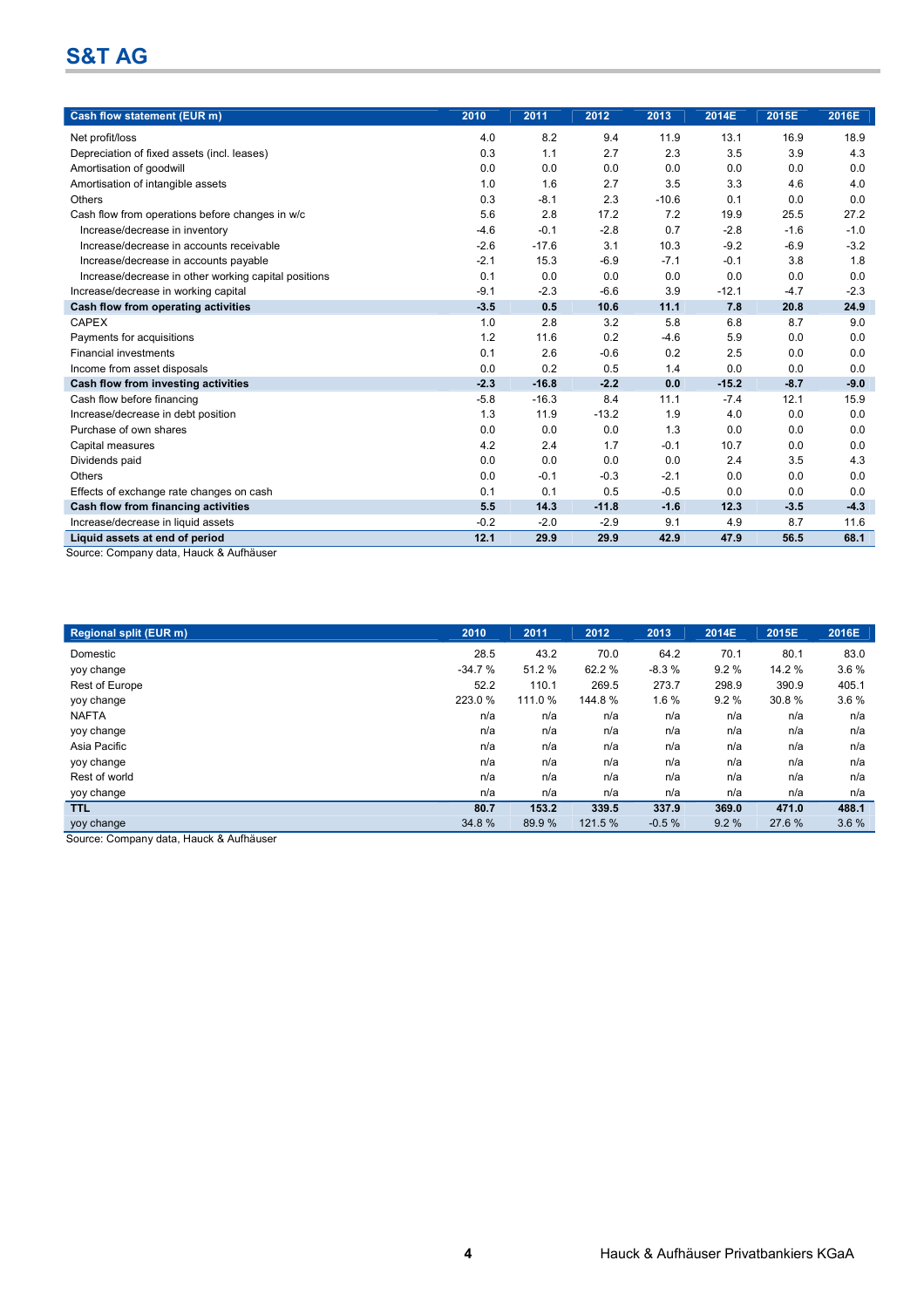# **S&T AG**

| Key ratios (EUR m)                   | 2010               | 2011             | 2012              | 2013          | 2014E          | 2015E           | 2016E   |
|--------------------------------------|--------------------|------------------|-------------------|---------------|----------------|-----------------|---------|
|                                      |                    |                  |                   |               |                |                 |         |
| P&L growth analysis                  |                    |                  |                   |               |                |                 |         |
| Sales growth                         | 34.8%<br>78.5%     | 89.9%            | 121.5%<br>35.1 %  | $-0.5%$       | 9.2%<br>12.6 % | 27.6%           | 3.6%    |
| <b>EBITDA</b> growth                 |                    | 169.3%           |                   | 21.3%         |                | 25.2 %          | 6.1%    |
| EBIT growth<br>EPS growth            | 81.4 %<br>$-51.2%$ | 194.2 %<br>53.2% | 17.4 %<br>$-6.6%$ | 28.2%<br>9.3% | 7.8%<br>0.6%   | 28.6%<br>12.3 % | 9.8%    |
|                                      |                    |                  |                   |               |                |                 | 13.4 %  |
| <b>Efficiency</b>                    | 94.8%              |                  |                   |               |                |                 | 94.0%   |
| Total operating costs / sales        |                    | 92.5%            | 95.2%             | 94.3%         | 94.1%          | 94.2%           |         |
| Sales per employee                   | 429.3              | 161.1            | 203.6             | 211.9         | 233.3          | 248.7           | 221.4   |
| EBITDA per employee                  | 24.2               | 12.9             | 9.9               | 12.6          | 14.3           | 14.9            | 13.6    |
| <b>Balance sheet analysis</b>        | 8.2%               | 18.2 %           |                   | 14.7 %        | 14.6 %         | 13.2 %          | 13.5 %  |
| Avg. working capital / sales         |                    |                  | 14.2 %            |               |                |                 |         |
| Inventory turnover (sales/inventory) | 6.1                | 7.4              | 14.5              | 14.9          | 14.5           | 17.4            | 17.4    |
| Trade debtors in days of sales       | 40.4               | 202.6            | 88.1              | 77.4          | 80.0           | 68.0            | 68.0    |
| A/P turnover [(A/P*365)/sales]       | 51.1               | 144.3            | 57.7              | 50.3          | 46.0           | 39.0            | 39.0    |
| Cash conversion cycle (days)         | 51.8               | 67.5             | 38.5              | 38.9          | 48.0           | 40.3            | 40.2    |
| <b>Cash flow analysis</b>            |                    |                  |                   |               |                |                 |         |
| Free cash flow                       | $-4.5$             | $-2.3$           | 7.5               | 5.3           | 1.0            | 12.1            | 15.9    |
| Free cash flow/sales                 | $-5.6%$            | $-1.5%$          | 2.2%              | 1.6%          | 0.3%           | 2.6%            | 3.3%    |
| FCF / net profit                     | $-119.7%$          | $-34.0%$         | 96.4 %            | 45.3%         | 8.1%           | 82.8%           | 95.7%   |
| Capex / depn                         | 81.3%              | 196.1%           | 46.9%             | 103.4 %       | 137.8%         | 102.1 %         | 108.4 % |
| Capex / maintenance capex            | 121.8%             | 52.0%            | n/a               | 78.4 %        | 81.5%          | 96.8%           | 95.4 %  |
| Capex / sales                        | 1.3%               | 3.5%             | n/a               | n/a           | n/a            | n/a             | n/a     |
| <b>Security</b>                      |                    |                  |                   |               |                |                 |         |
| Net debt                             | $-2.1$             | 27.5             | 19.4              | 9.3           | 8.4            | $-0.2$          | $-11.8$ |
| Net Debt/EBITDA                      | 0.0                | 2.2              | 1.2               | 0.5           | 0.4            | 0.0             | 0.0     |
| Net debt / equity                    | $-0.1$             | 0.6              | 0.3               | 0.1           | 0.1            | 0.0             | $-0.1$  |
| Interest cover                       | 7.4                | 7.5              | 5.6               | 5.3           | 7.8            | 9.5             | 10.4    |
| Dividend payout ratio                | $0.0 \%$           | 0.0%             | $0.0 \%$          | 20.1%         | 27.9%          | 29.6 %          | 30.0%   |
| <b>Asset utilisation</b>             |                    |                  |                   |               |                |                 |         |
| Capital employed turnover            | 1.6                | 1.1              | 2.5               | 2.6           | 2.4            | 2.8             | 2.7     |
| Operating assets turnover            | 5.9                | 2.7              | 5.5               | 6.0           | 5.3            | 6.2             | 6.1     |
| Plant turnover                       | 29.4               | 13.8             | 34.2              | 37.6          | 37.3           | 40.6            | 37.2    |
| Inventory turnover (sales/inventory) | 6.1                | 7.4              | 14.5              | 14.9          | 14.5           | 17.4            | 17.4    |
| <b>Returns</b>                       |                    |                  |                   |               |                |                 |         |
| <b>ROCE</b>                          | 8.4 %              | 10.2%            | 8.3%              | 10.8%         | 10.8%          | 12.3 %          | 12.4 %  |
| <b>ROE</b>                           | 11.5 %             | 14.0%            | 12.5 %            | 17.0%         | 15.8%          | 16.5 %          | 16.6%   |
| Other                                |                    |                  |                   |               |                |                 |         |
| Interest paid / avg. debt            | 4.4 %              | 3.6%             | 3.7%              | 5.3 %         | 3.6%           | 3.7%            | 3.7%    |
| No. employees (average)              | 188                | 952              | 1668              | 1595          | 1582           | 1894            | 2205    |
| Number of shares                     | 19.6               | 23.5             | 28.3              | 39.2          | 41.2           | 43.3            | 43.3    |
| <b>DPS</b>                           | 0.0                | 0.0              | 0.0               | 0.1           | 0.1            | 0.1             | 0.1     |
| EPS reported                         | 0.19               | 0.29             | 0.27              | 0.30          | 0.30           | 0.34            | 0.38    |
| <b>Valuation ratios</b>              |                    |                  |                   |               |                |                 |         |
| P/BV                                 | 1.6                | $1.3$            | 1.7               | 1.6           | 1.5            | $1.3$           | 1.2     |
| EV/sales                             | 0.7                | 0.6              | 0.4               | 0.4           | 0.4            | 0.3             | 0.2     |
| EV/EBITDA                            | 11.6               | 7.9              | 7.9               | $6.0\,$       | $5.7\,$        | 4.3             | 3.7     |
| EV/EBITA                             | 12.5               | 8.8              | 9.4               | 6.8           | 6.8            | $5.0\,$         | 4.3     |
| EV/EBIT                              | 16.3               | 10.3             | 11.7              | 8.4           | 8.4            | 6.1             | $5.0\,$ |
| EV/FCF                               | $-11.7$            | $-41.5$          | 17.4              | 22.6          | 129.6          | 10.0            | 6.9     |
| Adjusted FCF yield                   | 9.5%               | 8.8%             | 8.0%              | 12.5 %        | 12.3 %         | 16.3%           | 19.5 %  |
| Dividend yield                       | $0.0 \%$           | $0.0 \%$         | 0.0 %             | 2.2%          | 2.9%           | 3.7%            | 4.2%    |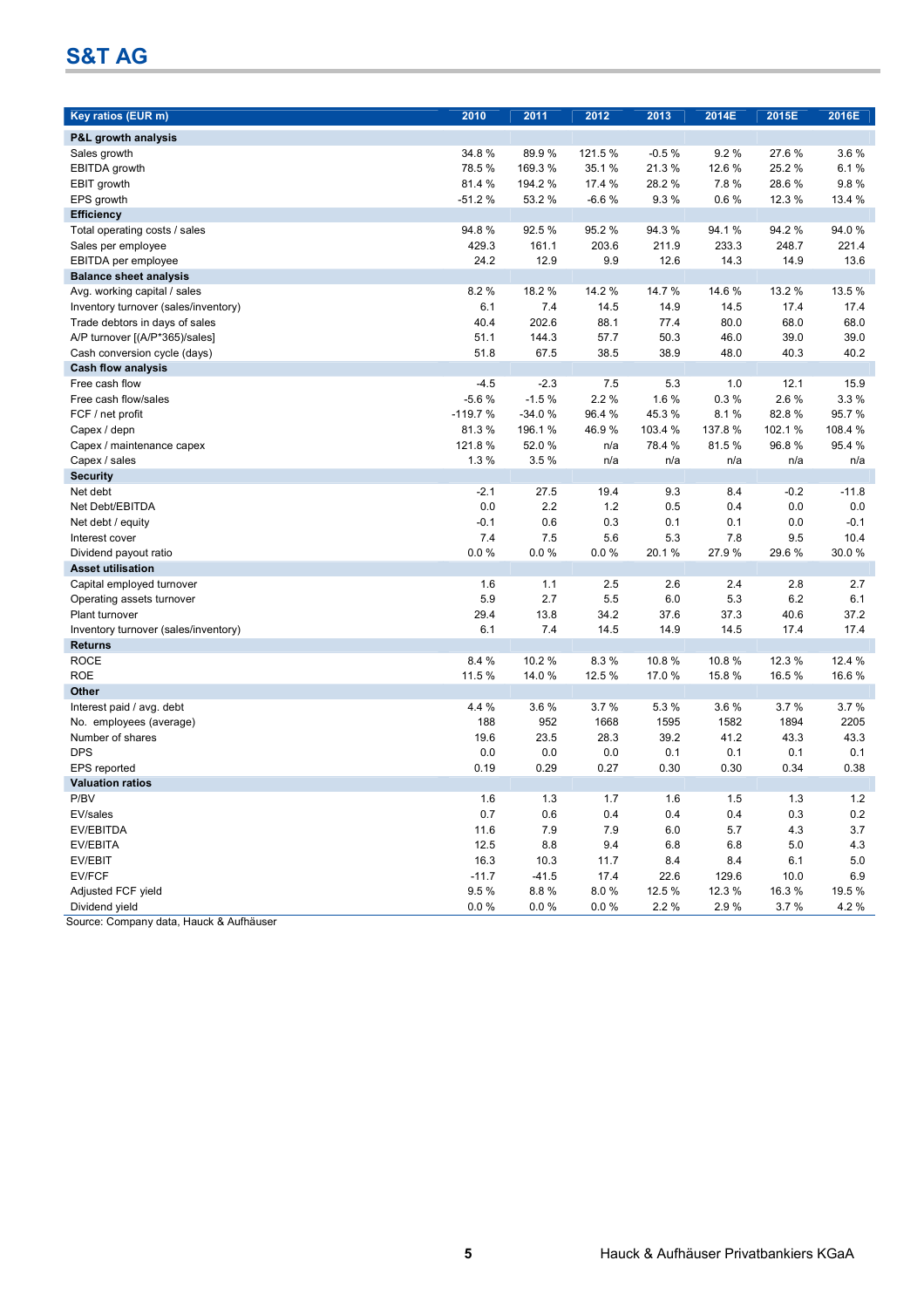## **Disclosures regarding research publications of Hauck & Aufhäuser Privatbankiers KGaA pursuant to section 34b of the German Securities Trading Act (WpHG) and the regulations of the German Financial Analysis Ordinance (FinAnV)**

Pursuant to section 34b of the German Securities Trading Act (WpHG) and section 5 of the Financial Analysis Ordinance (FinAnV) a research report has to point out possible conflicts of interest in connection with the analysed company. A conflict of interest is presumed to exist in particular if Hauck & Aufhäuser Privatbankiers KGaA

- (1) or its affiliate(s) was, within the past twelve months, a member in a consortium that acquired the financial instruments of the analysed company,
- (2) has entered into an agreement on the production of the research report with the analysed company,
- (3) or its affiliate(s) has, within the past twelve months, been party to an agreement on the provision of investment banking services with the analysed company or have received services or a promise of services under the term of such an agreement,
- (4) or its affiliate(s) holds 5% or more of the share capital of the analysed company,
- (5) or its affiliate(s) regularly holds a trading position in shares of the analysed company or derivatives thereof,
- (6) or its affiliate(s) manages the financial instruments of the analysed company on the basis of an existing contractual relationship,
- (7) or the analyst has any other significant financial interests relating to the analysed company such as, for example, exercising mandates in the interest of the analysed company.
- (8) The research report has been made available to the company prior to its publication. Thereafter, only factual changes have been made to the report.

**Conflicts of interest that existed at the time when this research report was published**:

| Company | <b>Disclosure</b> |
|---------|-------------------|
| S&T AG  | 2, 3, 5           |

#### **Historical target price and rating changes for S&T AG in the last 12 months**



| Buy  | 71.20 % | 100.00 %  |
|------|---------|-----------|
| Sell | 8.80%   | $0.00 \%$ |
| Hold | 20.00 % | $0.00 \%$ |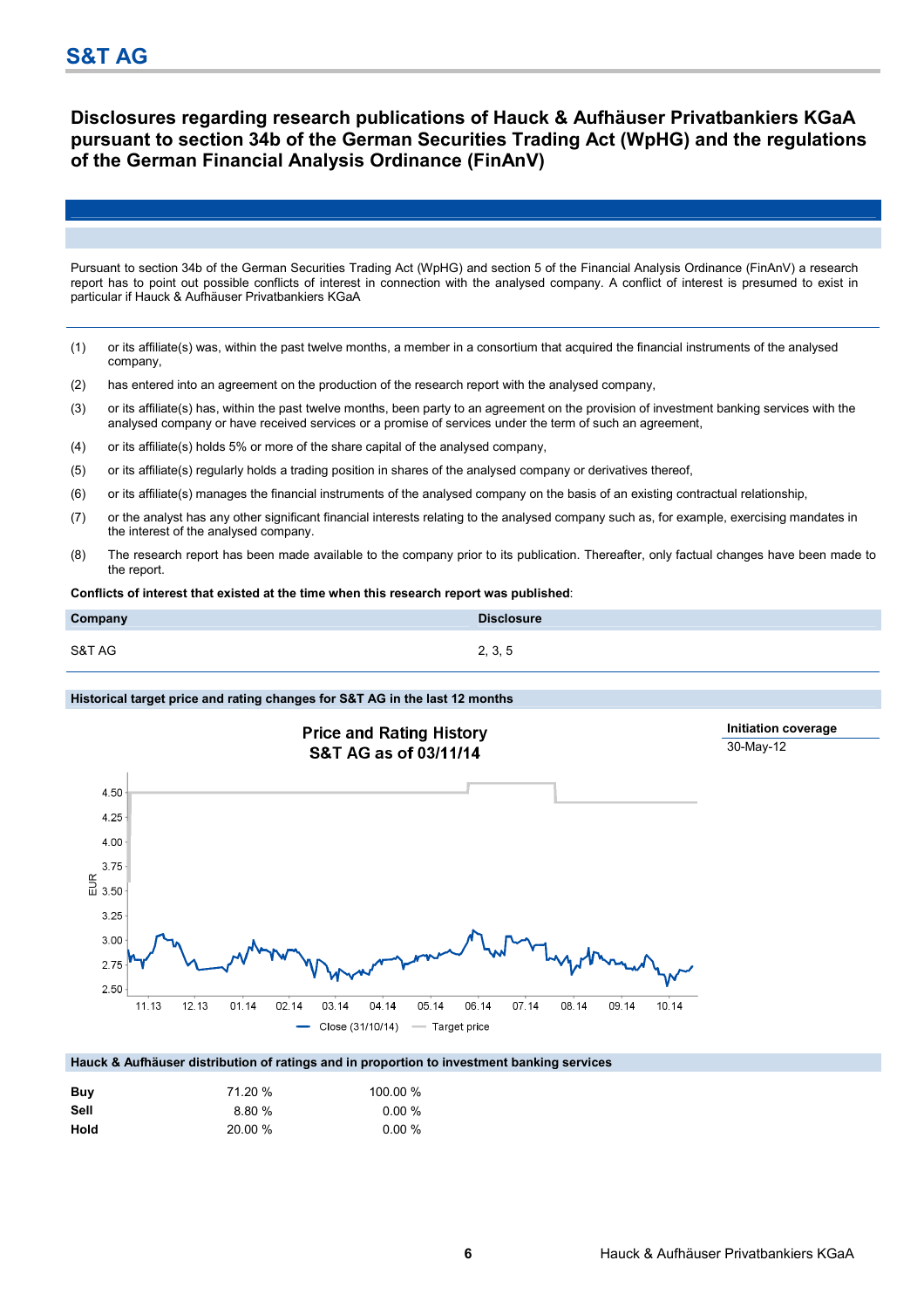#### **1. General Information/Liabilities**

This research report has been produced for the information purposes of institutional investors only, and is not in any way a recommendation, offer or solicitation to buy or sell the financial instruments mentioned herein. The document is confidential and is made available by Hauck & Aufhäuser Privatbankiers KGaA, exclusively to selected recipients [in DE, GB, FR, CH, US, Scandinavia, and Benelux or, in individual cases, also in other countries]. A distribution to private investors in the sense of the German Securities Trading Act (WpHG) is excluded. It is not allowed to pass the research report on to persons other than the intended recipient without the permission of Hauck & Aufhäuser Privatbankiers KGaA. Reproduction of this document, in whole or in part, is not permitted without prior permission Hauck & Aufhäuser Privatbankiers KGaA. All rights reserved.

Under no circumstances shall Hauck & Aufhäuser Privatbankiers KGaA , any of its employees involved in the preparation, have any liability for possible errors or incompleteness of the information included in this research report – neither in relation to indirect or direct nor consequential damages. Liability for damages arising either directly or as a consequence of the use of information, opinions and estimates is also excluded. Past performance of a financial instrument is not necessarily indicative of future performance.

#### **2. Responsibilities**

This research report was prepared by the research analyst named on the front page (the "Producer"). The Producer is solely responsible for the views and estimates expressed in this report. The report has been prepared independently.

The content of the research report was not influenced by the issuer of the analysed financial instrument at any time. It may be possible that parts of the research report were handed out to the issuer for information purposes prior to the publication without any major amendments being made thereafter.

#### **3. Organisational Requirements**

Hauck & Aufhäuser Privatbankiers KGaA took internal organisational and regulative precautions to avoid or accordingly disclose possible conflicts of interest in connection with the preparation and distribution of the research report. All members of Hauck & Aufhäuser Privatbankiers KGaA involved in the preparation of the research report are subject to internal compliance regulations.

No part of the Producer's compensation is directly or indirectly related to the preparation of this financial analysis.

#### **4. Information Concerning the Methods of Valuation/Update**

The determination of the fair value per share, i.e. the price target, and the resultant recommendation is done on the basis of the adjusted free cash flow (adj. FCF) method and on the basis of the discounted cash flow – DCF model. Furthermore, a peer group comparison is made.

The adj. FCF method is based on the assumption that investors purchase assets only at a price (enterprise value) at which the operating cash flow return after taxes on this investment exceeds their opportunity costs in the form of a hurdle rate of 7.5%. The operating cash flow is calculated as EBITDA less maintenance capex and taxes.

Within the framework of the DCF approach, the future free cash flows are calculated initially on the basis of a fictitious capital structure of 100% equity, i.e. interest and repayments on debt capital are not factored in initially. The adjustment towards the actual capital structure is done by discounting the calculated free cash flows with the weighted average cost of capital (WACC), which takes into account both the cost of equity capital and the cost of debt. After discounting, the calculated total enterprise value is reduced by the interest-bearing debt capital in order to arrive at the equity value.

Hauck & Aufhäuser Privatbankiers KGaA uses the following three-step rating system for the analysed companies:

Buy: Sustainable upside potential of more than 10% within 12 months Sell: Sustainable downside potential of more than 10% within 12 months. Hold: Upside/downside potential is limited. No immediate catalyst visible.

NB: The recommendations of Hauck & Aufhäuser Privatbankiers KGaA are not based on a performance that is expected to be "relative" to the market.

The decision on the choice of the financial instruments analysed in this document was solely made by Hauck & Aufhäuser Privatbankiers KGaA. The opinions and estimates in this research report are subject to change without notice. It is within the discretion of Hauck & Aufhäuser Privatbankiers KGaA whether and when it publishes an update to this research report.

#### **5. Major Sources of Information**

Part of the information required for this research report was made available by the issuer of the financial instrument. Furthermore, this report is based on publicly available sources (such as, for example, Bloomberg, Reuters, VWD-Trader and the relevant daily press) believed to be reliable. Hauck & Aufhäuser Privatbankiers KGaA has checked the information for plausibility but not for accuracy or completeness.

### **6. Competent Supervisory Authority**

Hauck & Aufhäuser Privatbankiers KGaA are under supervision of the BaFin – German Federal Financial Supervisory Authority

Bundesanstalt für Finanzdienstleistungsaufsicht), Graurheindorfer Straße 108, 53117 Bonn and Marie-Curie-Straße 24 – 28, 60439 Frankfurt a.M. **7. Specific Comments for Recipients Outside of Germany** 

#### This research report is subject to the law of the Federal Republic of Germany. The distribution of this information to other states in particular to the USA, Canada, Australia and Japan may be restricted or prohibited by the laws applicable within this state.

This document is only being distributed to and is only directed at (i) persons who are outside the United Kingdom or (ii) to investment professionals falling within Article 19(5) of the Financial Services and Markets Act 2000 (Financial Promotion) Order 2005 (the "Order") or (iii) high net worth entities, and other persons to whom it may lawfully be communicated, falling within Article 49(2)(a) to (d) of the Order. This document shall not be made available - whether directly or indirectly - to another group of people in or from the United Kingdom.